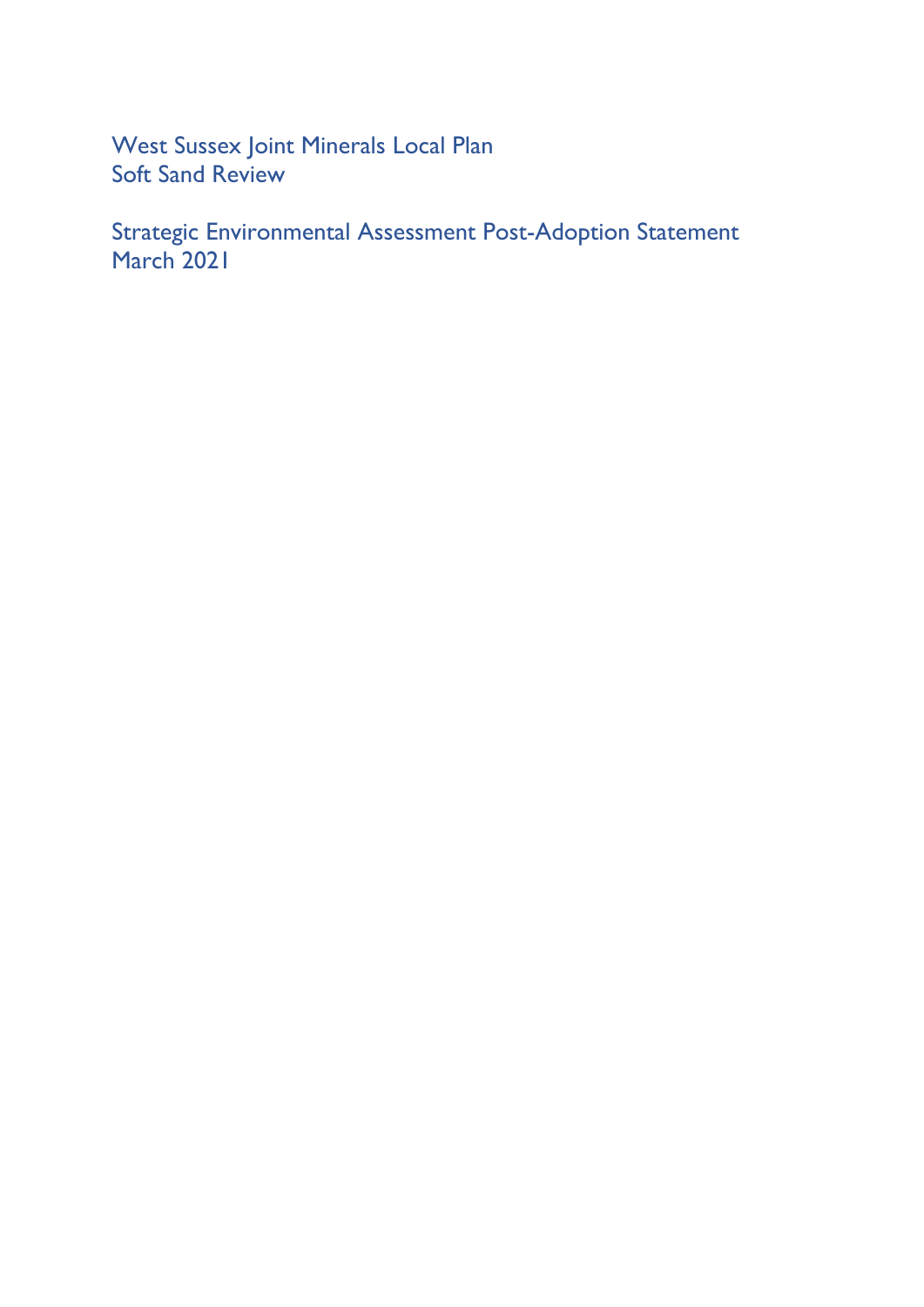WSCC JMLP SSR SEA Post Adoption Statement

This page is intentionally blank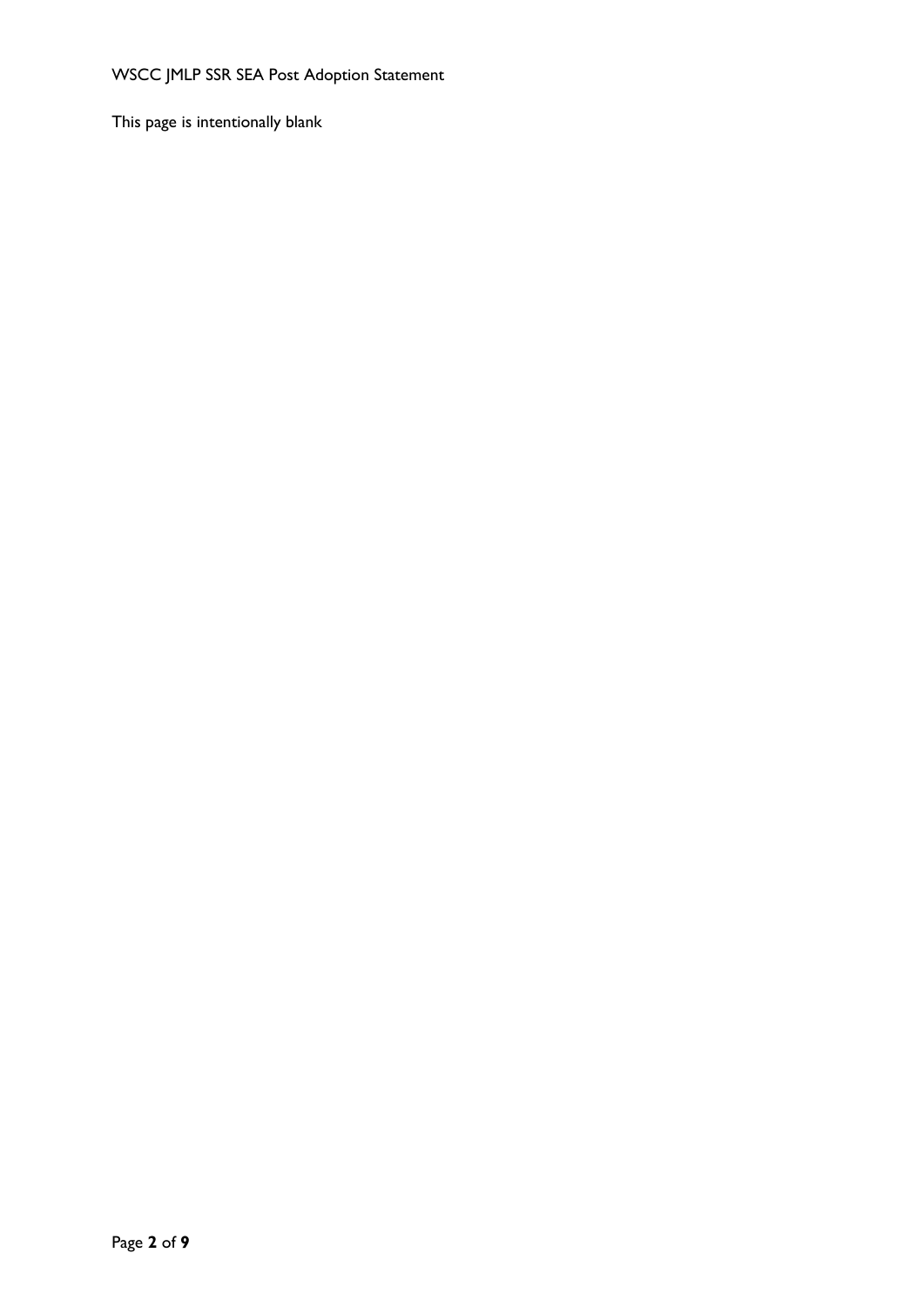# Executive Summary

West Sussex County Council and the South Downs National Park Authority (The Authorities) undertook an iterative Sustainability Appraisal (SA) in support of the Soft Sand Single Issue Review (SSR) of the West Sussex Joint Minerals Local Plan 2018 (JMLP). This Post-Adoption Statement is the final stage in the process and accompanies the adoption of the SSR in March 2021.

Policy M2 of the JMLP (adopted in July 2018) required the Authorities to undertake a review of the approach to planning for soft sand.

The review considered:

- the supply and demand of soft sand during the plan period to 2033
- how a steady and adequate supply will be maintained, including the need for site allocations.

The Authorities prepared the SSR to consider those issues and have now adopted revised JMLP Policy M2 Soft Sand and revised JMLP M11 to include three allocations for soft sand extraction, subject to additional consideration of major development when planning applications come forward in the South Downs National Park.

This Post-Adoption Statement sets out how the SA process has informed the development of the SSR. The document explains:

- How the SA process, environmental and sustainability considerations were considered in the process;
- Why the SSR policies have been adopted;
- How reasonable alternatives were considered; and
- How post-adoption sustainability and environmental impacts will be monitored.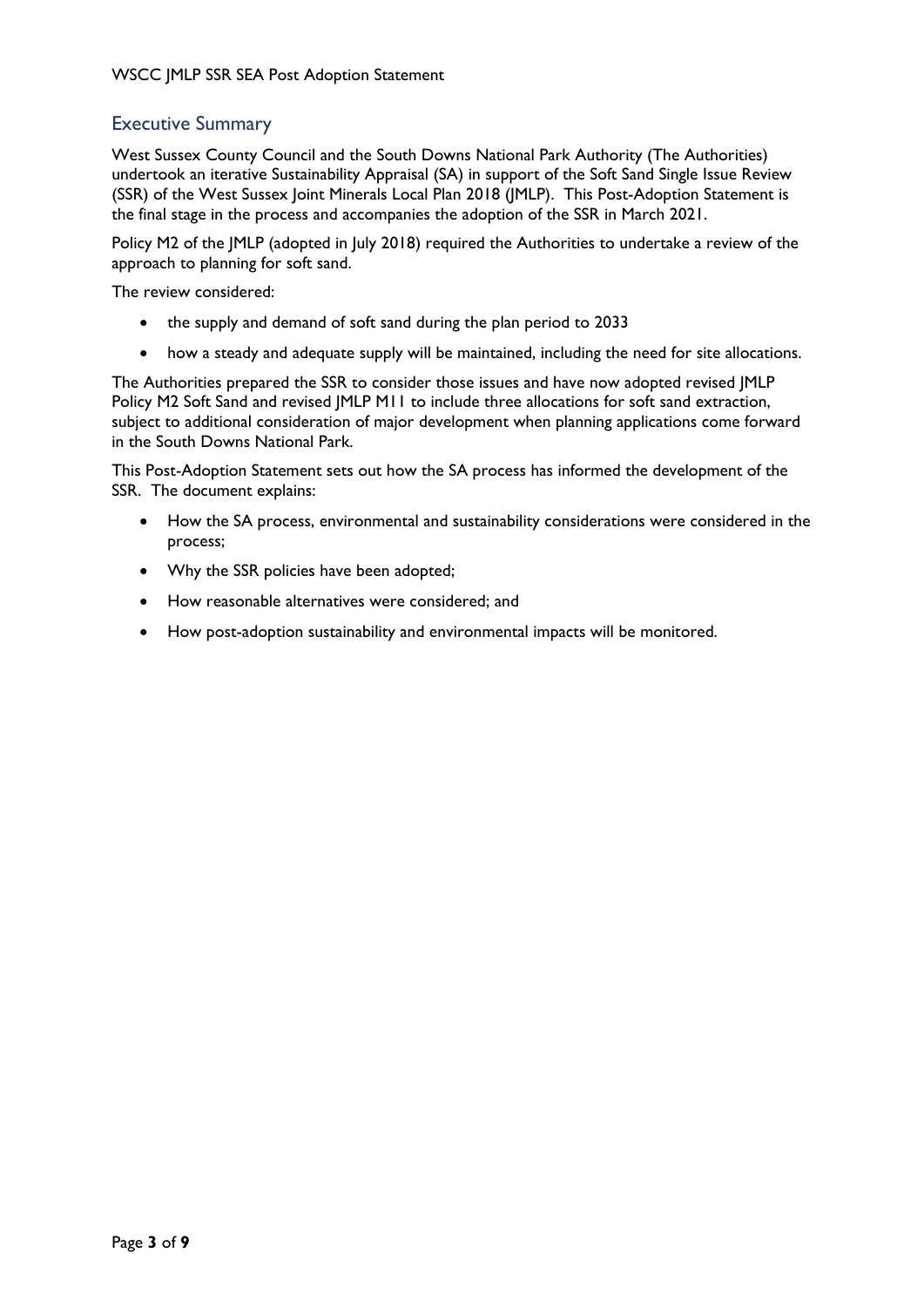## 1. Introduction

#### 1.1 Background

- 1.1.1 As mineral planning authorities, West Sussex County Council (WSCC) and the South Downs National Park Authority (SDNPA) ('the Authorities') are required to plan for a steady and adequate supply of minerals in accordance with paragraph 207 of the National Planning Policy Framework 2018 (NPPF).
- 1.1.2 The West Sussex Joint Minerals Local Plan (JMLP) was jointly prepared and adopted by the Authorities in July 2018. The Plan sets out strategic policies for a number of different types of mineral for the period to 2033 to ensure that a steady and adequate supply can be maintained.

#### Soft Sand Review

- 1.1.3 During the examination hearings of the JMLP in September 2017, the Planning Inspector raised concerns about the soft sand strategy. The Inspector suggested modifications prior to adoption of the JMLP: to delete references to planning for a declining amount of sand extraction from within the National Park; to replace Policy M2 with new wording, requiring the Authorities to undertake a review to address the shortfall in soft sand to the end of the JMLP plan period (2033); and to remove the proposed Ham Farm allocation from Policy M11.
- 1.1.4 The SSR considered the strategy for how the shortfall will be met and, as required, the potential need for allocating sites for soft sand extraction.
- 1.1.5 Preparation of the SSR was undertaken in accordance with the relevant legislation (including the Planning and Compulsory Purchase Act 2004 and Regulations) to ensure procedural and legal compliance. The Review was also consistent with the National Planning Policy Framework (2018 and 2019).
- 1.1.6 The SSR had to commence within six months of adoption of the JMLP and be submitted to the Secretary of State within two years from the commencement of the review. The timetable for the SSR set out in the statutory management plan, the West Sussex Minerals and Waste Development Scheme and the SDNPA Local Development Scheme.
- 1.1.7 The adopted SSR policies have been integrated within the JMLP to provide an up-to-date and robust policy for Soft Sand. The SSR covers the following three key matters:
	- The identified need for soft sand during the period to 2033;
	- The supply strategy, that is, the options that can, either singularly or in combination, be used to meet any identified shortfall; and
	- The identification of potential sites and, if required, the selection of one or more of those sites to meet identified need.

### Sustainability Appraisal

- 1.1.8 The Authorities prepared SA reports to inform the evolution of the policies within the SSR at each stage of the process.
- 1.1.9 This document is the final stage in the SA process as the SSR was adopted by both Authorities in March 2021.

### 1.2 Requirements

- 1.2.1 The Post-Adoption Statement is required to consider and report on the following:
	- How environmental considerations have been integrated into the SSR;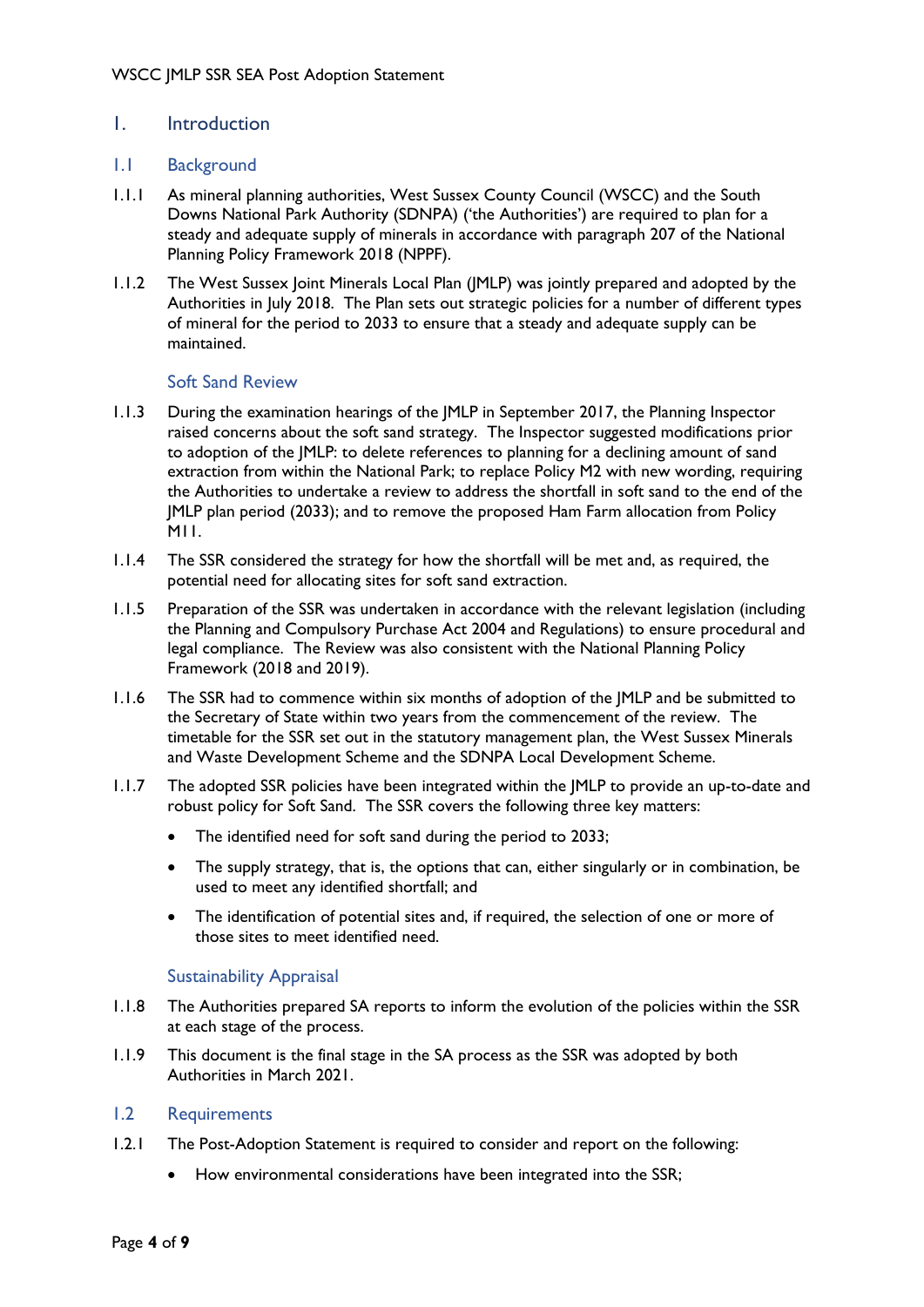- How the SA Report has been taken into account;
- How opinions have been taken into account, expressed in response to public consultations on the emerging SSR and accompanying SA Report;
- Action taken by the Authorities to provide public access to consultation documents;
- How the results of any consultations with other EU Member States have been taken into account;
- The reasons for choosing the SSR as adopted, in the light of the other reasonable alternatives dealt with; and
- The measures that are to be taken to monitor the significant environmental effects of the implementation of the SSR.

## 2. How Environmental Considerations Have Been Integrated into the SSR

Baseline data and the plans, programmes and policies considered in scoping the SA are set out in the JMLP [SA Scoping Report](http://www2.westsussex.gov.uk/ssr/ssr_osd_014.pdf) and the various iterations of the SA. The decision-making criteria and assumptions are set out in each SA document, most recently in Appendix 2 of the [Regulation 19 Sustainability Appraisal.](http://www2.westsussex.gov.uk/ssr/ssr_csd_002.pdf)

## 3. How the SA Report Has Been Taken into Account

The preparation of the SSR was undertaken in tandem with the SSR. The SA informed the decision making around Issues and Options, Preferred Options and the policies within the draft Plans. An update to the SA was undertaken to review the proposed modifications, following the Hearings for the Examination in Public.

### 3.1 Stage A: Scoping

- 3.1.1 The SA process for the JMLP began in 2014 with the production of a Scoping Report which was prepared by LUC on behalf of WSCC and SDNPA.
- 3.1.2 The Scoping stage of SA involves collating information about the social, economic and environmental baseline for the plan area and the key sustainability issues facing it, as well as information about the policy context for the preparation of the plan. The SA Scoping Report presented the outputs of the following tasks.
- 3.1.3 Policies, plans and programmes of relevance to the JMLP were identified and the relationships between them were considered, enabling any potential synergies to be exploited and any potential inconsistencies and incompatibilities to be identified and addressed.
- 3.1.4 In line with the requirements of the Strategic Environmental Assessment (SEA) Regulations, baseline information was collected on the following 'SEA topics': biodiversity, population, human health, flora, fauna, soil, water, air, climatic factors, material assets, cultural heritage including architectural and archaeological heritage and the landscape. Data on social and economic issues were also taken into consideration. This baseline information provides the basis for predicting and monitoring the likely effects of the JMLP and helps to identify alternative ways of dealing with any adverse effects identified. As with the review of plans, policies and programmes, baseline information that was collated in relation to the SA of the West Sussex Waste Local Plan was drawn upon. The baseline information for the SA of the Waste Local Plan was last updated in March 2013, therefore, where relevant, it was updated and revised further to provide an appropriate focus in relation to the JMLP.
- 3.1.5 Drawing on the review of relevant plans, policies and programmes and the baseline information, key sustainability issues for West Sussex were identified (including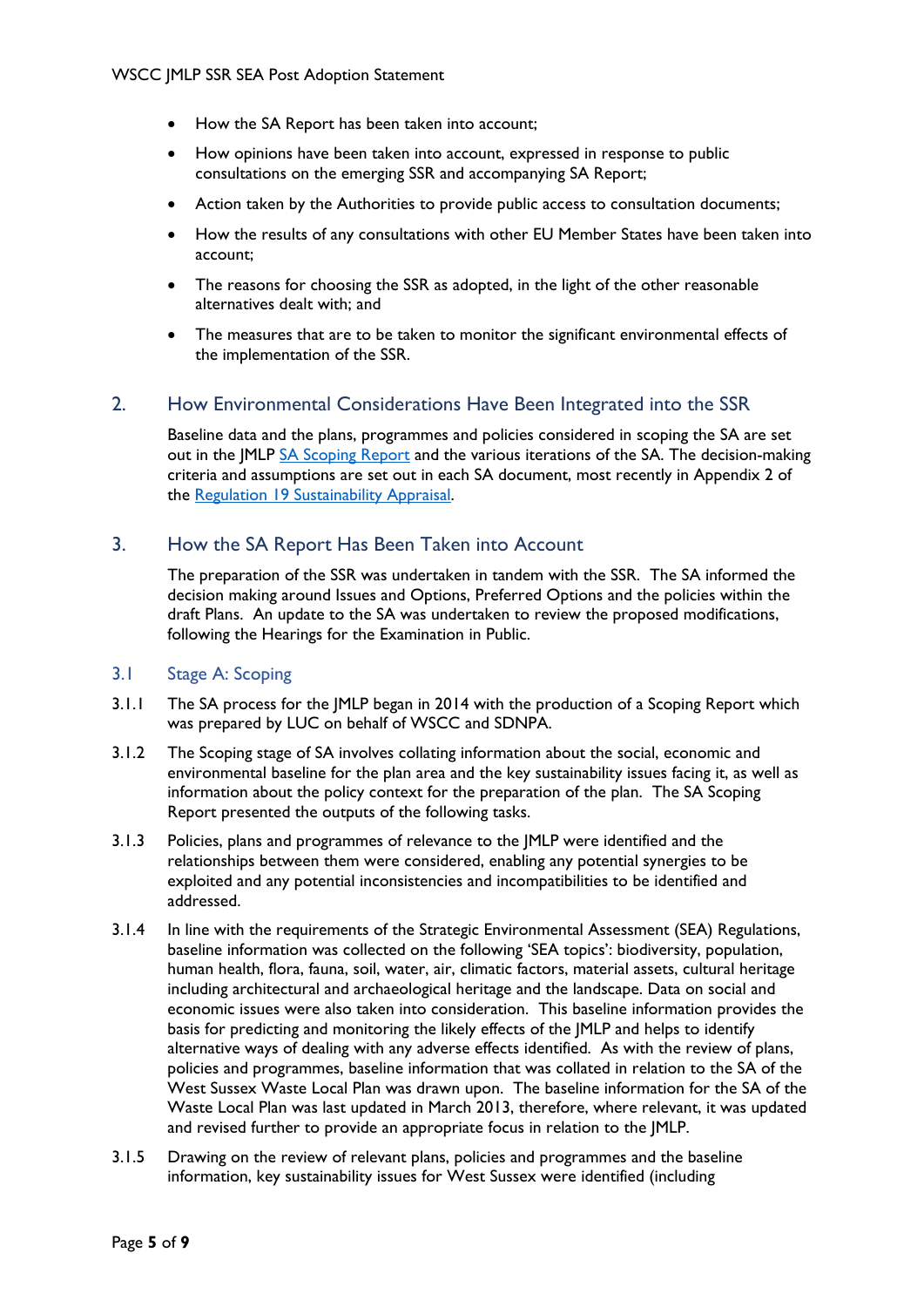environmental problems, as required by the SEA Regulations). Consideration was given to the likely evolution of each issue, if the JMLP were not to be implemented.

- 3.1.6 A Sustainability Appraisal 'framework' was then presented, setting out the SA objectives against which options and subsequently policies, and sites in the JMLP would be appraised. The SA framework provides a way in which the sustainability impacts of implementing a plan can be described, analysed and compared. The SA framework comprises a series of sustainability objectives and subsidiary questions that can be used to 'interrogate' options and draft policies, and sites during the plan-making process. These SA objectives define the long- term aspirations of WSCC and SDNPA with regard to social, economic and environmental issues in relation to minerals development in the plan area. During the SA, the performance of the policy and site options (and subsequently draft policies and site allocations) is assessed against these SA objectives and sub-questions.
- 3.1.7 The review of relevant plans, policies and programmes and the baseline information is updated as necessary during each stage of the SA process to ensure that they reflect the current situation in West Sussex and continue to provide an accurate basis for assessing the likely effects of the JMLP. As such, Chapter 3 and Appendices 2 and 3 of the SA of the JMLP include updated versions of the review of relevant plans, policies and programmes and baseline information.
- 3.1.8 Public and stakeholder participation is an important element of the SA and wider planmaking processes. It helps to ensure that the SA report is robust and has due regard for all appropriate information that will support the plan in making a contribution to sustainable development. The SA Scoping Report for the JMLP was published in June 2014 for a fiveweek consultation period with the statutory consultees (Natural England, the Environment Agency and Historic England). The comments received during the consultation were then reviewed and addressed as appropriate and a final version of the Scoping Report was published in January 2015.
- 3.1.9 A further consultation with the statutory consultees on the SA Scoping Report was undertaken in September 2018 in preparation for the SSR I&O Consultation in January 2019. The statutory consultees confirmed the SA Scoping Report was fit for purpose subject to the updating of references to certain Plans, Policies and Projects. These were incorporated into the following stages of the SA Report.

### 3.2 Stage B: Development and Refining Options Assessing Effects

- 3.2.1 Developing options for a plan is an iterative process undertaken by the local planning authority usually involving a number of consultations with public and stakeholders. Consultation responses and the SA can help to identify where there may be other 'reasonable alternatives' to the options being considered for a plan, for example, additional sites that may be suitable for development. The SA can also help decision makers by identifying the potential positive and negative sustainability effects of each option.
- 3.2.2 Regulation 12 (2) of the SEA Regulations requires that:

"The (environmental or SA) report must identify, describe and evaluate the likely significant effects on the environment of —

implementing the plan or programme; and

reasonable alternatives, taking into account the objectives and the geographical scope of the plan or programme"

3.2.3 It should be noted that any alternatives considered to the plan need to be "reasonable". This implies that alternatives that are "not reasonable" do not need to be subject to appraisal. Examples include alternatives that do not meet the objectives of the plan or national policy, for example the NPPF, or are not within the geographical scope of the plan.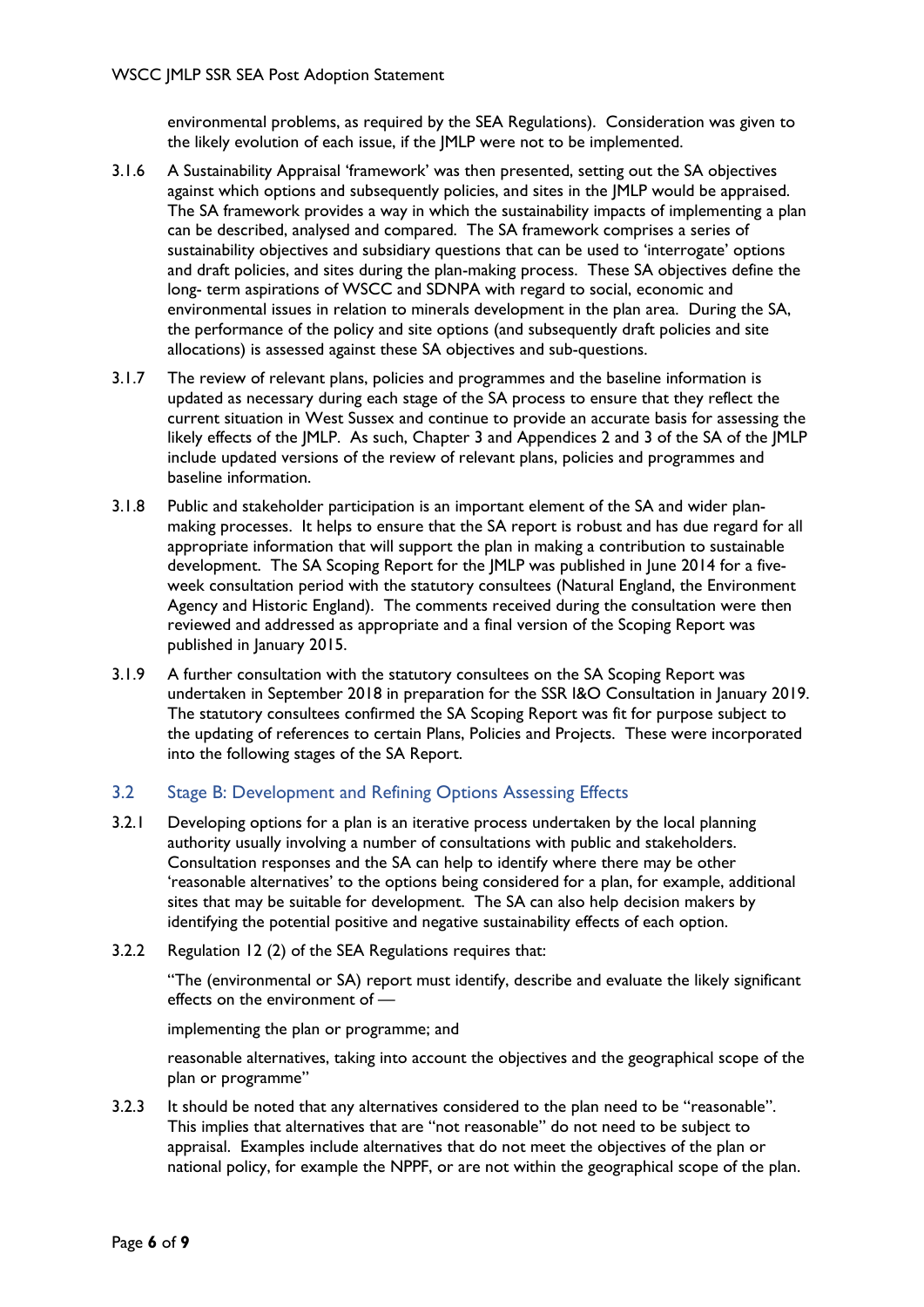3.2.4 It also needs to be recognised that the SEA and SA findings are not the only factors taken into account when determining a preferred option to take forward in a plan. There will often be an equal number of positive or negative effects identified for each option, such that it is not possible to 'rank' them based on sustainability performance in order to select a preferred option. Factors such as public opinion, deliverability, conformity with national policy will also be taken into account by plan-makers when selecting preferred options for their plan.

## Proposed Submission Draft JMLP (April 2016)

- 3.2.5 The options or reasonable alternatives that have been considered during development of the Draft JMLP April 2016 comprised the following:
	- Proposed Vision and Strategic Objectives.
	- Policy Options (covering Minerals Supply, Minerals Resource Safeguarding and Minerals Infrastructure Safeguarding).
	- Potential Minerals Site Options.
- 3.2.6 The Authorities prepared a Background Document which described in detail how the options were identified and their evolution into policies within the JMLP. Table A4.1 in Appendix 4 of the SA for the JMLP summarises the audit trail of the reasonable alternatives considered by WSCC and the SDNPA for each policy area in the MLP at each stage in its development, and explains which alternatives were taken forward into the final JMLP or discounted. The reasonable site options were presented in Appendix 7 (which also includes the appraisal findings for all of the site options).

## Proposed Submission Draft JMLP (January 2017)

3.2.7 As a result of consultation responses received, the Authorities made a number of amendments to the Vision, Strategic Objectives and Policies following the consultation on the Regulation 18 Draft JMLP in April-June 2016. The changes to the Vision, Strategic Objectives and Policies that were made in the Proposed Submission Draft JMLP and the reasons for the changes shown in Table A4.2 in Appendix 4 of that SA report.

### SSR Issues and Options

3.2.8 The SA for the SSR prepared a high-level assessment of the proposed Issues, Options (A to E) and Sites as guided by the original SA for the JMLP and the Inspector's report for JMLP.

### SSR Regulation 19 Draft Plan

3.2.9 The Regulation 19 SSR considered the original options (A-E) and a sub-set of options relating to Option E, as a combined option was considered the most sustainable. The options for site allocations were considered individually and in combination. The SA assessments guided the policy wording for draft policy M2, the site selections within M11, and provided guidance on the development principles necessary for site allocations in Policy M11.

### SSR Modifications

3.2.10 The SA of the Modifications concluded that, where changes were made to policy wording or development principles, there would be increased environmental protection, compared to the original draft wording. The assessments are set out in the [Addendum to the SSR](http://www2.westsussex.gov.uk/ssr/ex_md_003.pdf)  [Sustainability Appraisal.](http://www2.westsussex.gov.uk/ssr/ex_md_003.pdf)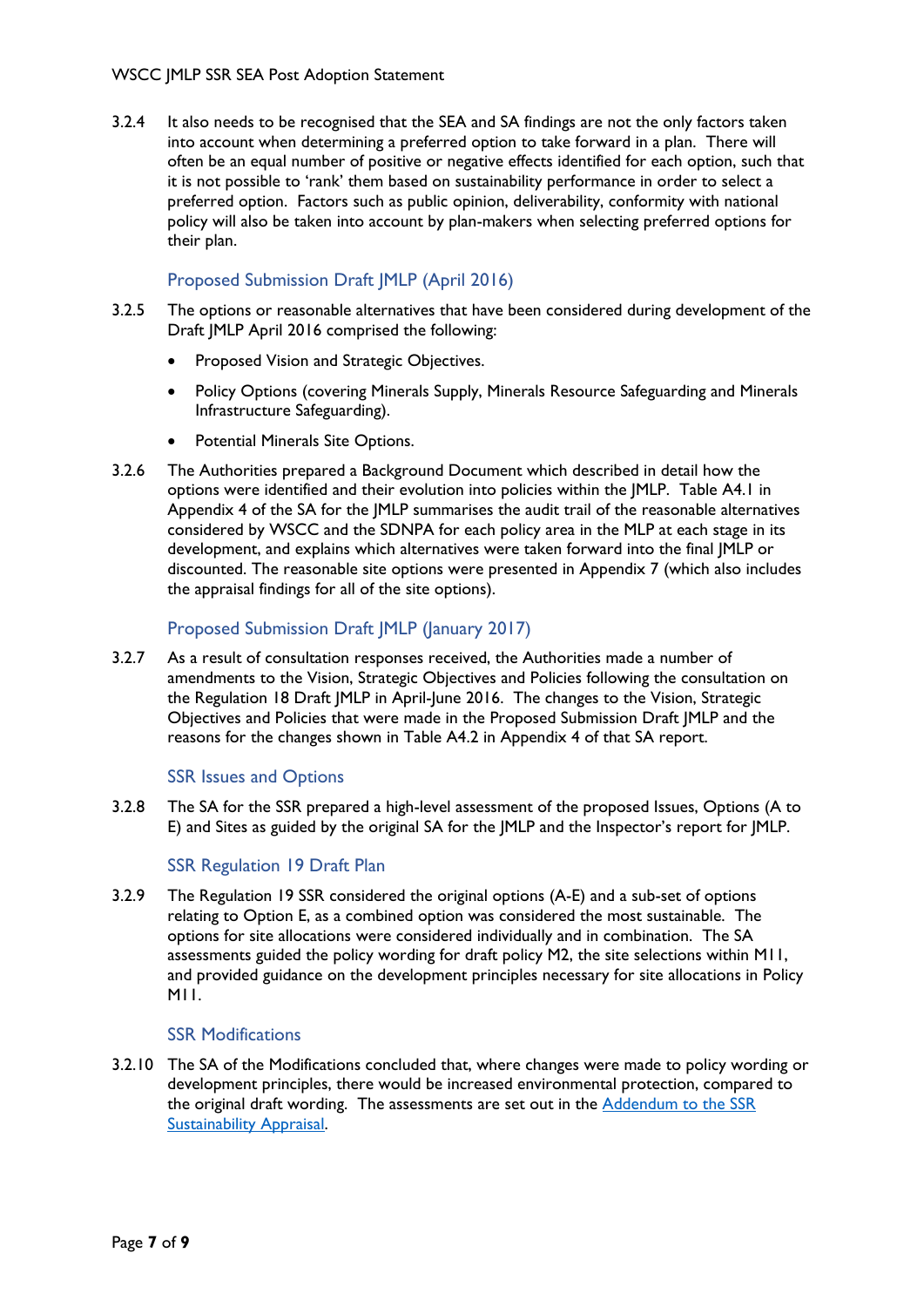# 3.3 Stage C: Preparing the SA Report

- 3.3.1 The JMLP SA Report and the Regulation 19 SA for the SSR describe the process undertaken to date in carrying out the SA of the JMLP. The documents set out the findings of the appraisals, highlighting any likely significant effects (both positive and negative, and taking into account the likely secondary, cumulative, synergistic, short, medium and long-term and permanent and temporary effects), making recommendations for improvements and clarifications that may help to mitigate negative effects and maximise the benefits of the plan, and outlining proposed monitoring measures.
- 3.3.2 Each policy option and site was assessed against each SA objective, and a judgement was made with regards to the likely effect that they would have on that objective. These judgements were recorded as a colour coded symbol. An assessment was also made of the combination of options, and the combination of sites.
- 3.3.3 The scoring was reviewed prior to the SA of the SSR Issues and Options (2019). No changes were made to the scoring system at that stage and the same scoring table has been used to assess all stages of the SA for the SSR.

### 3.4 Stage D: Consultation

- 3.4.1 Information about consultations relating to the JMLP is set out in the evidence base. The Authorities consulted on the SA, and options for soft sand, for the Regulation 19 Pre-Submission JMLP between January and March 2017. The SA for the SSR I&O was published for consultation between January and March 2019. The SA report for the Pre-Submission SSR Reg 19 was consulted on between November 2019 and February 2020.
- 3.4.2 Following the Examination of the SSR, the Authorities proposed a number of Main Modifications. It was considered that the modifications increased the level of environmental protection offered by the SSR. These modifications were subject to consultation between November 2020 and January 2021.

## 3.5 Stage E: Monitoring

3.5.1 Stage E will follow adoption of the SSR. The SEA Regulations and the Government's SA Guidance require that the Sustainability Report includes a description of measures envisaged concerning monitoring. Monitoring related to the matter of soft sand is considered in Chapter 9 of the Regulation 19 SA Report. The wider monitoring approach is discussed in Chapter 7 of the JMLP SA. The SSR policies will be monitored through the AMR and LAA, as part of the monitoring for the JMLP.

# 4. How Consultation Responses Have Been Taken into Account

The Authorities published a [Statement of Consultation](http://www2.westsussex.gov.uk/ssr/ssr_csd_004.pdf) document and a [Summary of](http://www2.westsussex.gov.uk/ssr/ssr_csd_005.pdf)  [Publication Representation and Responses document](http://www2.westsussex.gov.uk/ssr/ssr_csd_005.pdf) with the Submission version of the Soft Sand Review in April 2020. These documents set out how responses to each draft version of the SSR have been considered throughout the plan preparation process for the Plan and the SA.

The Authorities considered the representations made at examination when preparing the schedule of modifications for consultation. When preparing the final report of the SSR Examination in Public, the Inspector considered the representations made in response to the Modifications consultation held between 9 November 2020 and 8 January 2021.